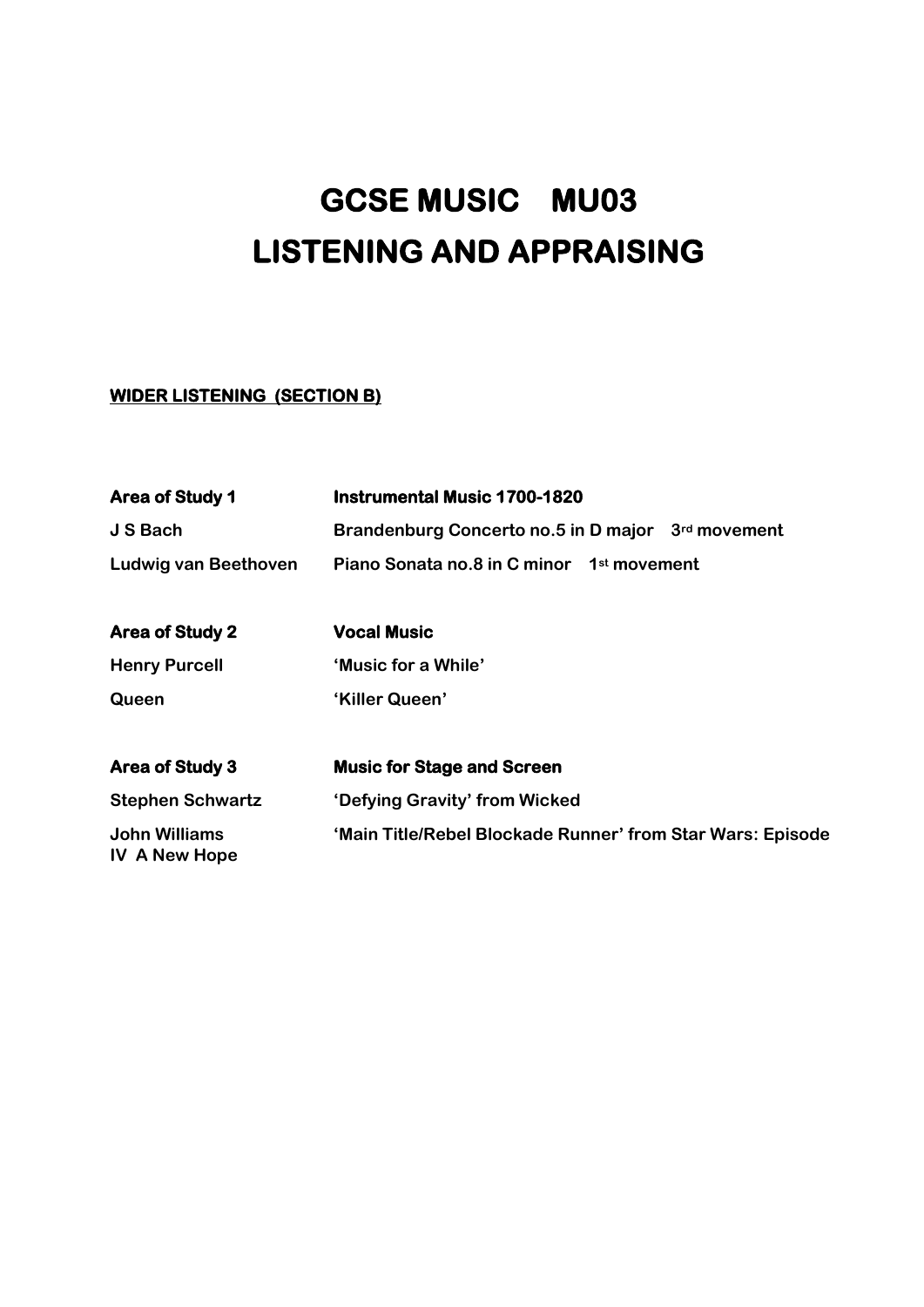## **Suggested wider listening**

*The following pieces of suggested wider listening music provide examples of music from each area of study.*

*These pieces can help you in understanding the genre/styles of the music from the areas of study in a wider context and in appraising pieces of unfamiliar music.*

## **Instrumental Music**

- G F Handel: Concerto Grosso op 6 no. 5, 2<sup>nd</sup> movement
- A Vivaldi: 'Winter' from the Four Seasons
- W A Mozart: Piano Sonata in C major K.545, 1<sup>st</sup> movement
- F J Haydn: Piano sonata in C major 'English Sonata' Hob 50 3<sup>rd</sup> movement

#### **Vocal Music**

● G F Handel: 'The Trumpet Shall Sound' (bass), 'Rejoice Greatly' (soprano) and 'Every Valley' (tenor) from Messiah

- J S Bach: 'Weichet nur, betrubte Schatten' and 'Sehet in Zufriedenheit' from Wedding Cantata
- Beach Boys: 'God Only Knows' from Pet Sounds
- Alicia Keys: 'If I ain't got you' and 'Dragon Days' from The Diary of Alicia Keys

#### **Music for Stage and Screen**

- Tim Minchin: 'Naughty' from Matilda
- Marc Shaiman: 'Mama, I'm a Big Girl Now' from Hairspray
- Deborah Lurie: 'The Pier', 'Walk on the Beach' and 'Dear John Letter', from Dear John

● Howard Shore: 'The Prophecy', 'Concerning Hobbits', 'The Bridge of 'Khazad-dum' and 'The Breaking of the Fellowship' from The Lord of the Rings the Fellowship of the Ring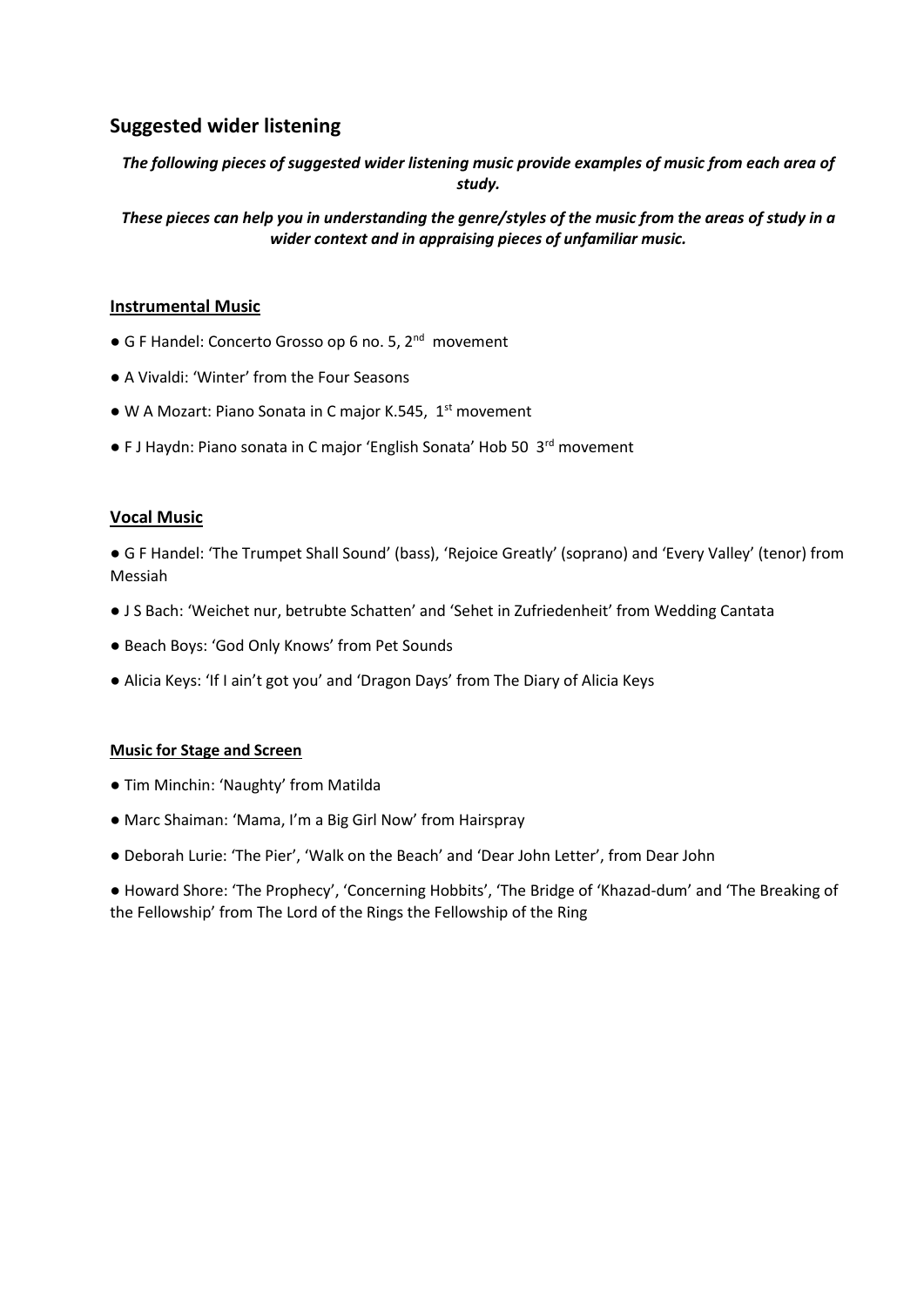

# **Student Workbook**

## **Writing a Section B Answer**

## Information

In Section B of your listening and appraising exam, you will be expected to complete an extended answer that will demonstrate your musical knowledge. This question is worth 12 marks, and takes the form of a short essay.

The question will ask you to compare in detail an extract from one of the 8 set works, with another unfamiliar, but related, piece of music. You could be asked to discuss:

- How the musical elements (melody, harmony, etc.) have been used by the composer;
- How the instruments are used;
- How the pieces compare together to meet a purpose, audience, or other factor;
- The pieces of music in terms of the musical, historical, social or cultural context:
- What your opinions about the pieces are, and how you can justify them.

You will get to see a score for both pieces, and hear the extracts that you will be expected to write about.

The best responses to these questions will include a range of points about both pieces that are fully supported by musical examples, and discussed using appropriate musical language. You will need to compare, contrast, and draw a rounded critical conclusion that responds to the question you have been asked. This worksheet will guide you through the process of how to structure your answer to this question in order to achieve the best mark you can!

## **Top Tips!**

- $\checkmark$  Always write in full sentences.
- $\checkmark$  Always use appropriate musical vocabulary (don't use the word 'tune', when you could use the word 'melody'!)
- √ Don't be afraid to use the first person (I think that...) It is a common belief that a good essay does not use the first person, but this is an old fashioned view. Musicologists (music writers/historians) frequently write in the first person to convey their ideas, especially in introductions and conclusions.
- √ Use the P.E.E.L structure to form your paragraphs.
- $\checkmark$  When giving your evidence, give the bar number you are referring to and state the instrument playing. If you can't remember the bar number, at least say what section of the piece the example is from.
- $\checkmark$  'Evaluate' questions are specifically asking for your opinion don't be afraid to criticise a piece, just make sure you support your argument!
- $\checkmark$  When considering how effective an element is, think about its purpose is it to convey a mood? Make a part of the lyrics stand out? How effective is it in achieving this purpose?
- $\checkmark$  Don't save all of your judgements until the conclusion, evaluate the music all the way through.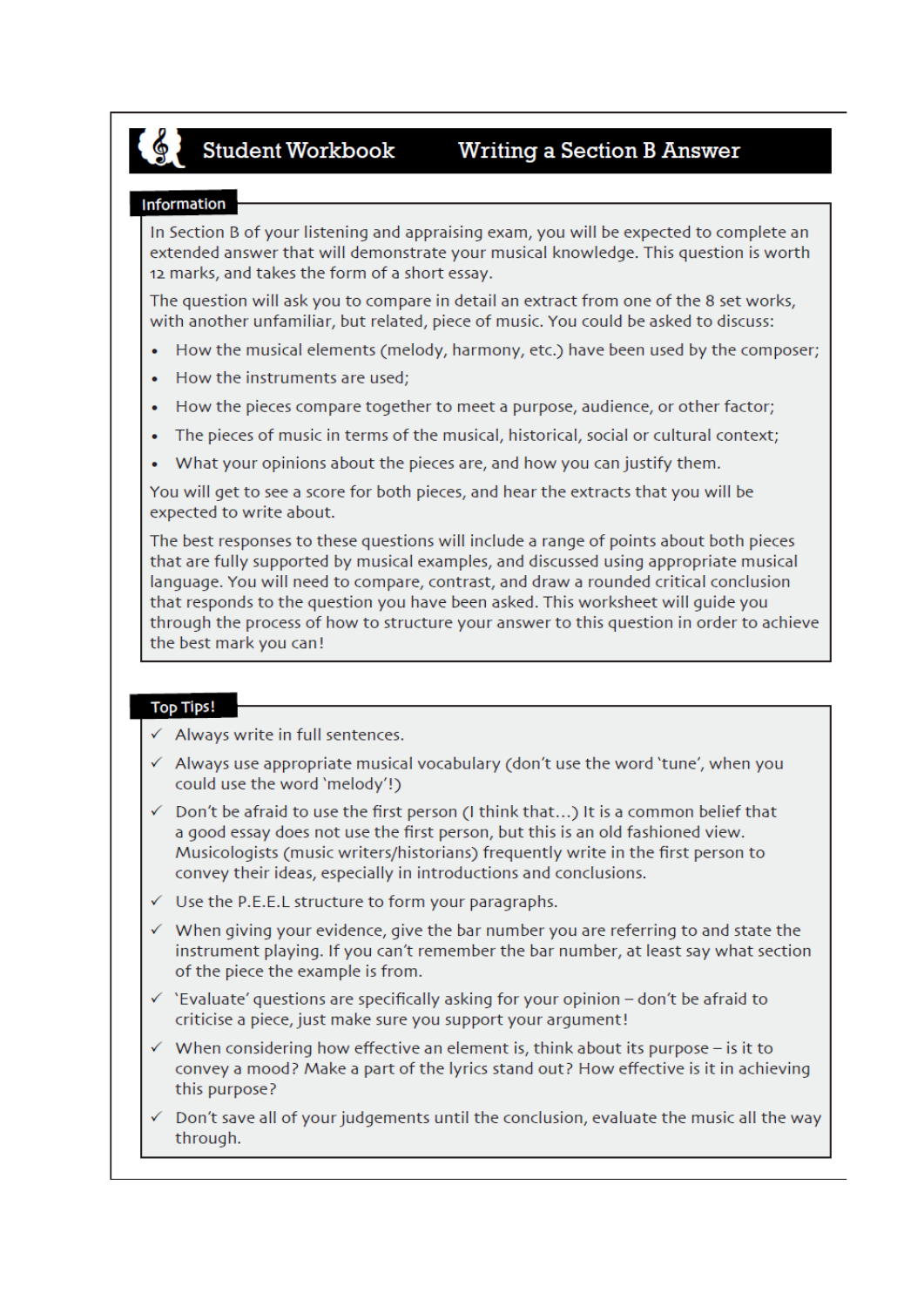- $\checkmark$  You MUST discuss both pieces if the question asks you to, if you only talk about one piece, or you only say very little about one of the pieces, you are unlikely to achieve more than half of the marks available.
- $\checkmark$  It is a good idea to discuss both of the pieces throughout, if you run out of time, at least you will have discussed both, and your writing will sound more sophisticated as well!
- $\checkmark$  You must reach a conclusion at the end. Taking into account all of your arguments, which piece is most effective, and why?

#### Using the P.E.E.L Structure

One of the best ways to ensure that you include all of the necessary detail in your answer, is to use PEEL to structure your paragraphs. PEEL stands for:

- . Point make a point that you wish to elaborate on;
- Evidence find an example from the music, and give bar numbers and instruments where appropriate;
- Explain explain the point you have made in relation to the question that has been asked:
- Link link everything you have said back to the exam question, if it is an 'evaluate' question, say whether you think what you have discussed makes the piece successful or not.

#### **Tasks**

The tasks below on this worksheet will help you to get used to using the PEEL structure in your musical writing, helping to prepare you for the question you will be given in Section B of your exam.

- Task 1 will ask you to analyse a sample of writing that is written using the PEEL structure, demonstrating ways in which you can incorporate evidence and explanation from the music.
- Task 2 will introduce a second exam style question for you to plan an answer to.
- Task 3 will require you to write up your answer to the question, based on the plan you have made in Task 2.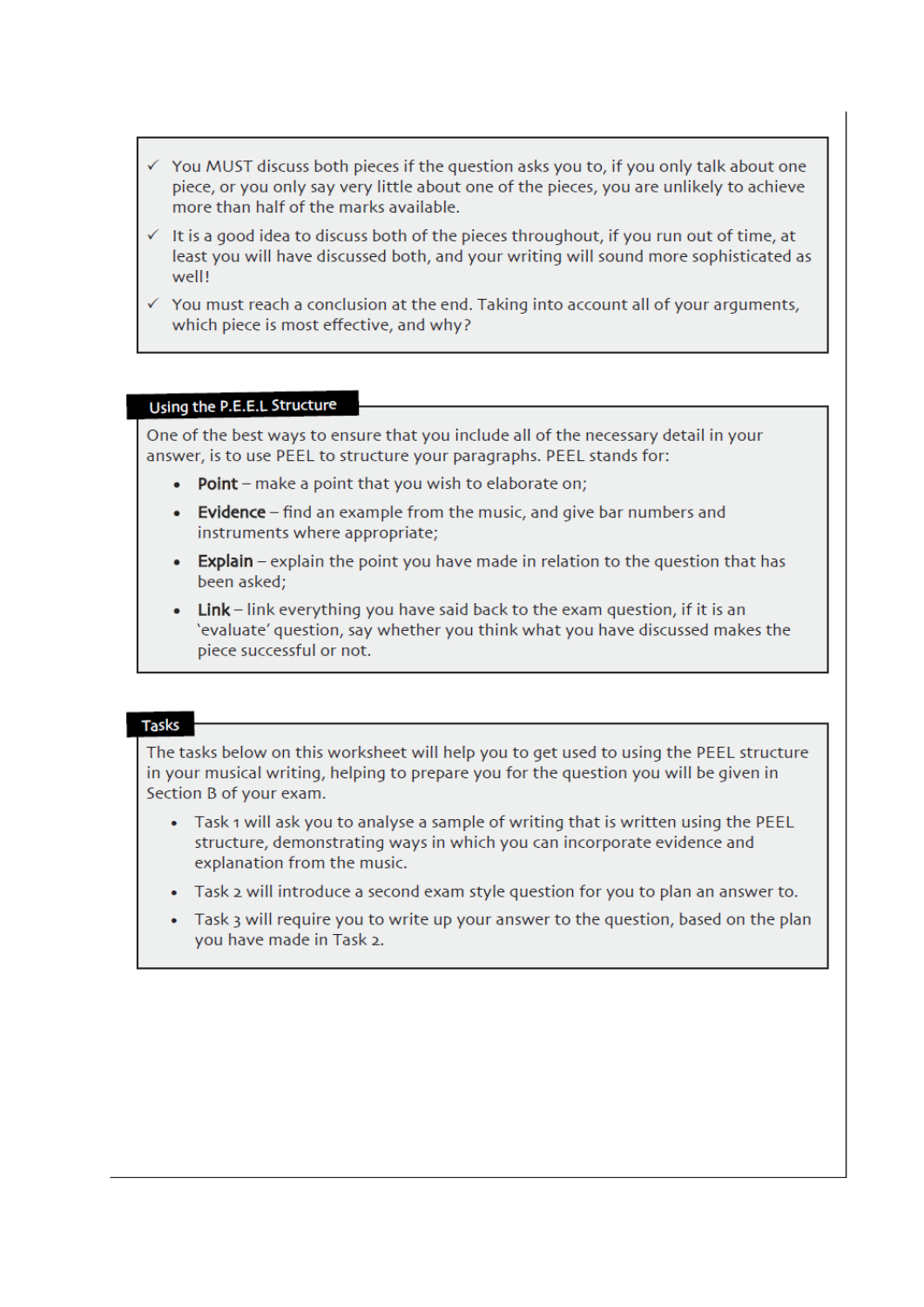## Tasks

- 1) Read the following paragraphs that are written using the PEEL structure. Using four different colour highlighters, highlight the Point, Evidence, Explanation, and Link. You may find that they don't always appear in the same order, and may be used more than once!
	- 9 Evaluate how effectively the composers set texts to music in extracts from Purcell's 'Music for a While' and Handel's 'The Trumpet Shall Sound'.

 $(12)$ 

Purcell sets the text in Music for a While mainly syllabically, which helps the listener understand the text. In bars 23-25, Purcell sets the text 'Till the snakes drop, drop, drop, drop, drop, drop, drop, drop, drop, drop' entirely syllabically. In this example, the word 'drop' is set to short off beat quavers that are separated by rests, and in a descending sequential melodíc líne. This makes the example particularly interesting, because it demonstrates a way that syllabic text setting can be deliberately used to achieve another technique called word-painting. This was a popular techníque ín the Baroque era where the musíc ímítates the meaning of the word. I think that this example of text-setting in Purcell's Music for a While is very effective, because it enhances the link between the text and the musíc.

Purcell also sets text melismatically throughout, and he does this in two different ways. An example of the first can be found in bars 9-10, with the setting of the phrase 'all your cares beguile.' Purcell sets each of the words in this phrase to a short two-note melisma. He does this to create contrast with the earlier bars, which are set syllabically, and to emphasise important syllables. The second example can be found in bars 19-21, where Purcell sets the word 'eternal' to a long melisma. This is similar to the use of syllabic text-setting discussed above, as it is another example of word-painting, reflecting the meaning of the word eternal. To an extent, I think this is an effective example of text-setting. It is effective in that Purcell's alternation of syllabic and melismatic text-setting throughout the song creates contrast and adds interest to the vocal part to keep the listener engaged. However, the effect of the long melisma in bars 19-21 is limited by the fact that it makes the word more difficult to hear clearly when it is sung.

Note that these paragraphs only talk about one of the pieces. In order for this student to do well, they would need to carry on the essay by talking about the unfamiliar piece of music as well, linking to the points already made, before rounding off with a conclusion.

Notice the student is specific about the examples they have given, and uses musical vocabulary throughout.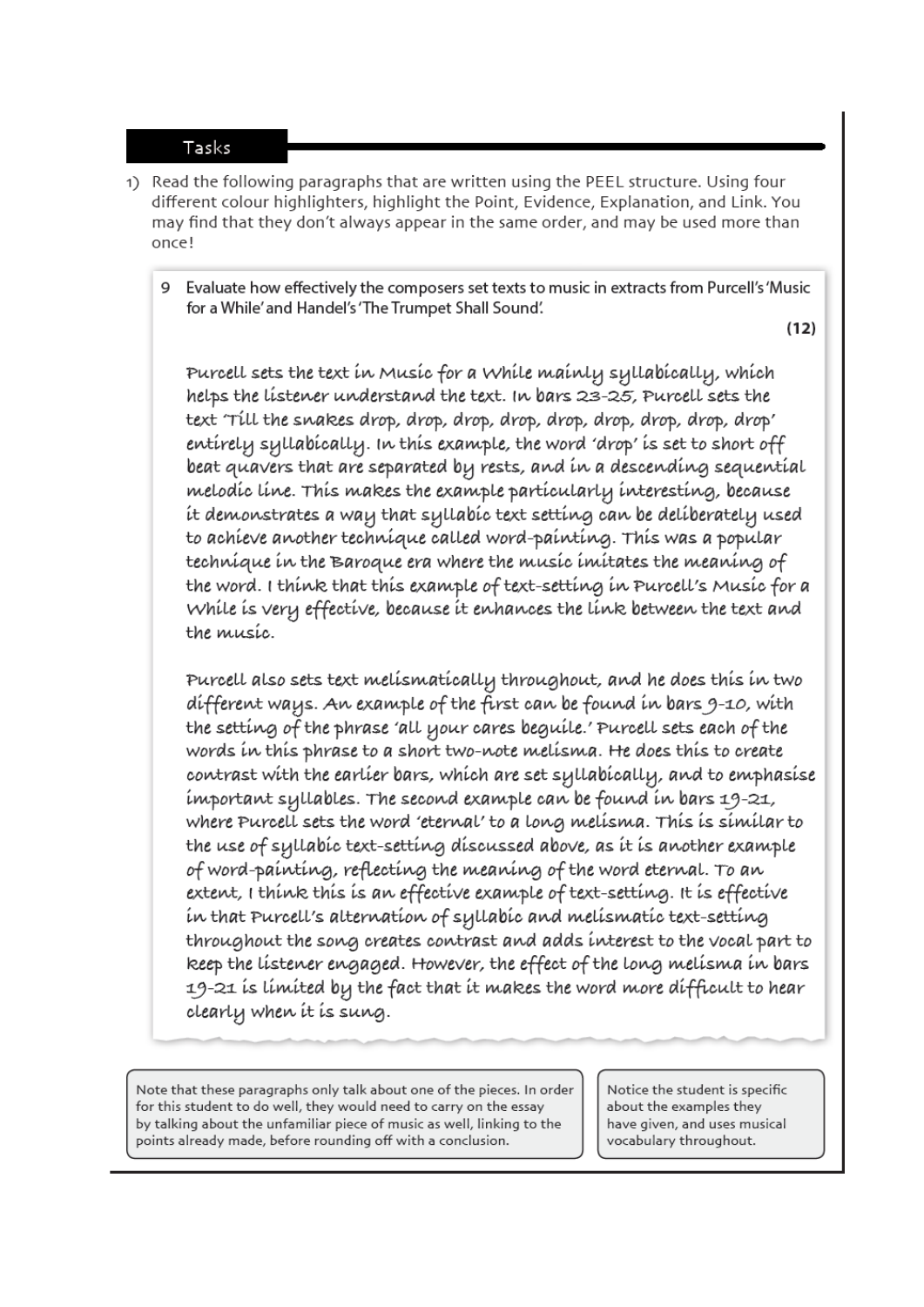2) Use the table below, to plan an answer to the following exam question. Just make brief bullet points at this stage. One point has been made for you.

Evaluate how effectively the extracts 'Main Title/Rebel Blockade Runner' from Star Wars Episode IV: A New Hope (0.00-1.10), and 'Theme from Superman - Concert Version' from Superman: The Movie (0.00-1.13) create a mood of optimism and heroism for these two films.

Evidence Point Link (effective or (what piece, bar **Explanation** (what feature?) not, and why?) number/section?) Repeated use of used in both pieces, Perfect fifth is Same techníque perfect 5th interval rising fifth in bar 4 associated with used to convey same heroes in other of star wars, and mood in both films, start of main motif soundtracks effective because of superman played sounds assertive and powerful líke a hero. by trumpets.

You may listen to Star Wars once, and Superman three times.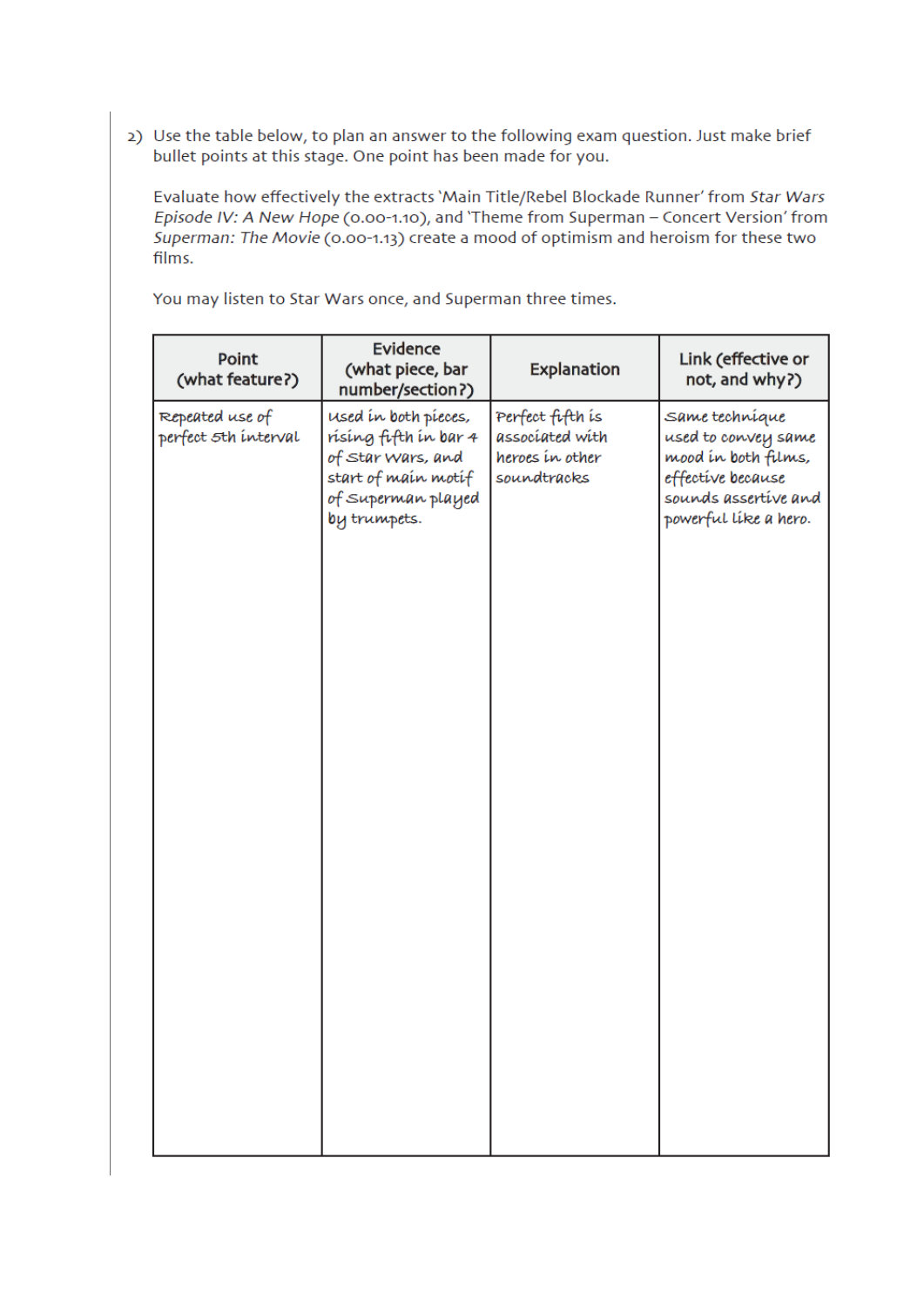| Point<br>(what feature?) | Evidence<br>(what piece, bar<br>number/section?) | Explanation | Link (effective or<br>not, and why?) |
|--------------------------|--------------------------------------------------|-------------|--------------------------------------|
|                          |                                                  |             |                                      |
|                          |                                                  |             |                                      |
|                          |                                                  |             |                                      |
|                          |                                                  |             |                                      |
|                          |                                                  |             |                                      |
|                          |                                                  |             |                                      |
|                          |                                                  |             |                                      |
|                          |                                                  |             |                                      |
|                          |                                                  |             |                                      |
|                          |                                                  |             |                                      |
|                          |                                                  |             |                                      |
|                          |                                                  |             |                                      |
|                          |                                                  |             |                                      |
|                          |                                                  |             |                                      |
|                          |                                                  |             |                                      |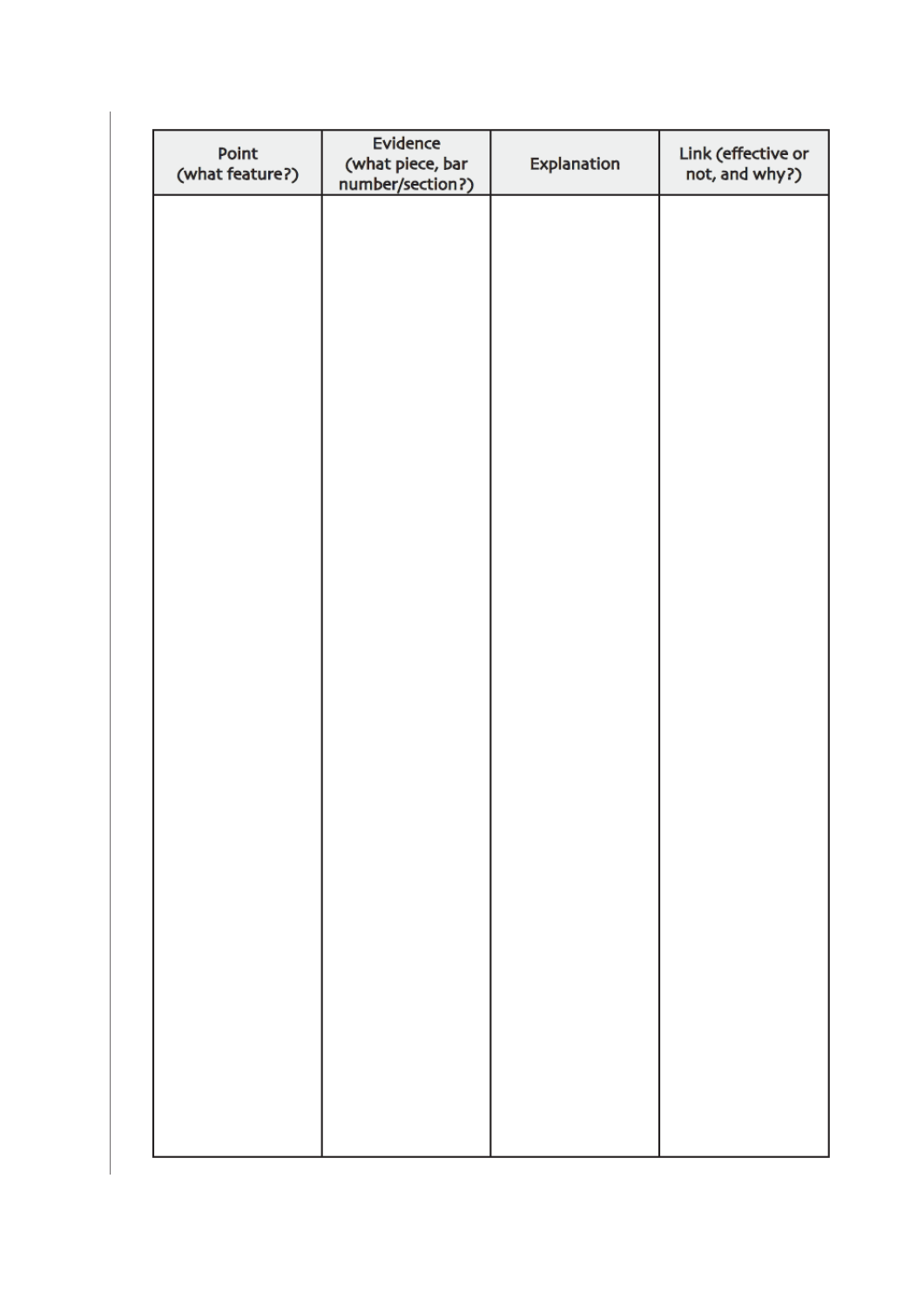3) Using the plan you made in Task 2, write up your answer to the exam question in full sentences.

Evaluate how effectively the extracts 'Main Title/Rebel Blockade Runner' from Star Wars Episode IV: A New Hope (0.00-1.10), and 'Theme from Superman - Concert Version' from Superman: The Movie (0.00-1.13) create a mood of optimism and heroism for these two films.

 $(12 \text{ marks})$ 

| Remember to:<br>Use PEEL in each paragraph;<br>Use appropriate vocabulary at all times;<br>٠<br>Compare and contrast both pieces throughout;<br>٠ |
|---------------------------------------------------------------------------------------------------------------------------------------------------|
| Include as many of the points you have made in your plan as you can within the time allowed.<br>٠                                                 |
|                                                                                                                                                   |
|                                                                                                                                                   |
|                                                                                                                                                   |
|                                                                                                                                                   |
|                                                                                                                                                   |
|                                                                                                                                                   |
|                                                                                                                                                   |
|                                                                                                                                                   |
|                                                                                                                                                   |
|                                                                                                                                                   |
|                                                                                                                                                   |
|                                                                                                                                                   |
|                                                                                                                                                   |
|                                                                                                                                                   |
|                                                                                                                                                   |
|                                                                                                                                                   |
|                                                                                                                                                   |
|                                                                                                                                                   |
|                                                                                                                                                   |
|                                                                                                                                                   |
|                                                                                                                                                   |
|                                                                                                                                                   |
|                                                                                                                                                   |
|                                                                                                                                                   |
|                                                                                                                                                   |
|                                                                                                                                                   |
|                                                                                                                                                   |
|                                                                                                                                                   |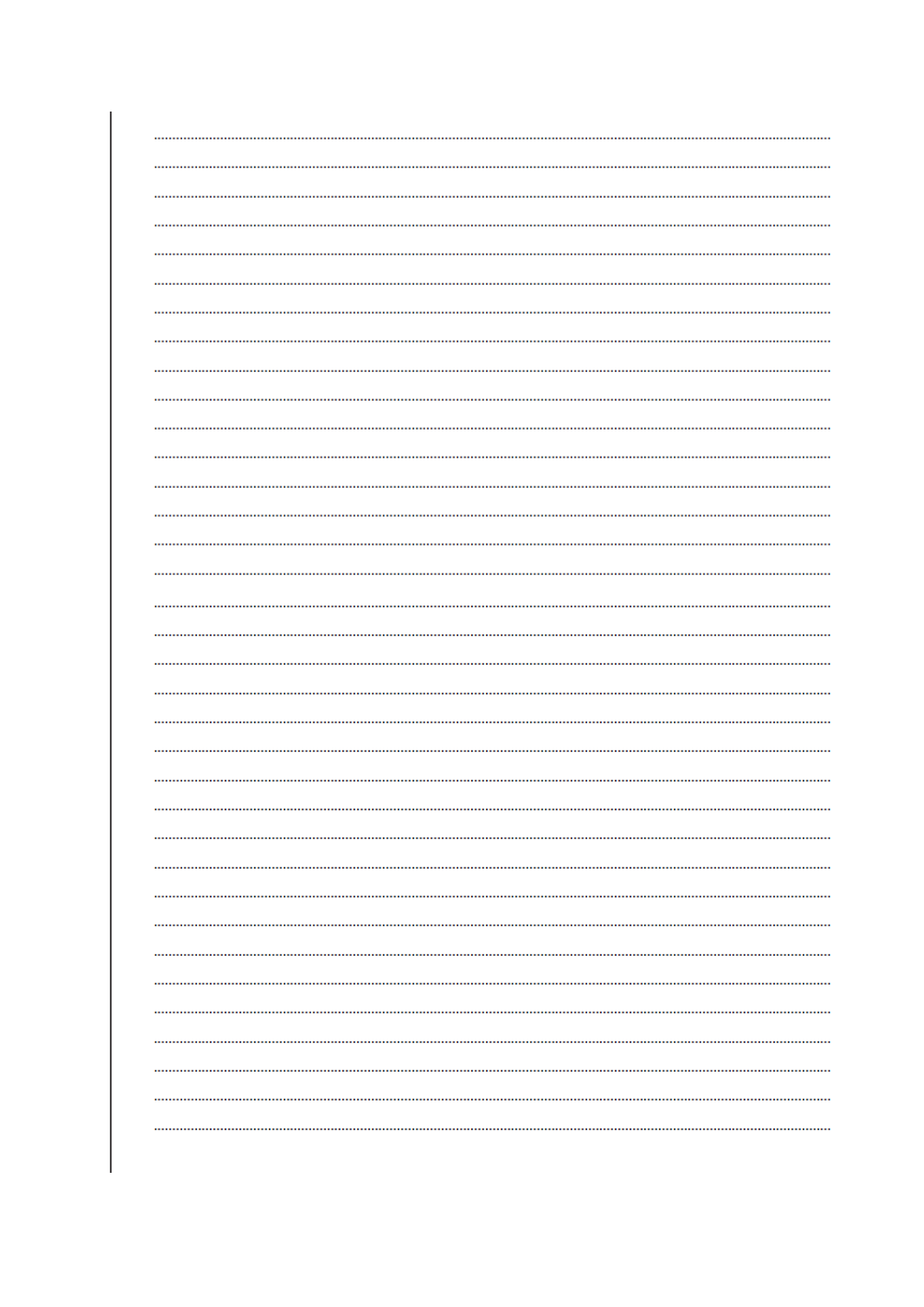# **Teacher Notes**

## Writing a Section B Answer

#### Task 1

This task provides an accessible introduction to the Point, Evidence, Explain, Link paragraph structure. It is likely to be a structure that students have encountered in other subjects, such as English or Humanities, but one that students often struggle to apply to Music. Students should analyse the text, and highlight each of the elements in a different colour. Those struggling with the task should first attempt to highlight the evidence, as this is often the easiest to find first.

| Answers |                                                                                                                                                                                                                                                                            |
|---------|----------------------------------------------------------------------------------------------------------------------------------------------------------------------------------------------------------------------------------------------------------------------------|
| Key     | Evidence<br>Link<br>Point<br>Explain                                                                                                                                                                                                                                       |
| 9       | Evaluate how effectively the composers set texts to music in extracts from Purcell's 'Music<br>for a While' and Handel's 'The Trumpet Shall Sound'.                                                                                                                        |
|         | (12)<br>Purcell sets the text in Music for a While mainly syllabically, which<br>helps the listener understand the text. In bars 23-25, Purcell sets the                                                                                                                   |
|         | text 'Till the snakes drop, drop, drop, drop, drop, drop, drop, drop, drop, drop'<br>entirely syllabically. In this example, the word 'drop' is set to short off<br>beat quavers that are separated by rests, and in a descending sequential                               |
|         | melodíc líne. Thís makes the example partícularly ínteresting, because<br>ít demonstrates a way that syllabíc text settíng can be delíberately used                                                                                                                        |
|         | to achíeve another techníque called word-paínting. This was a popular<br>techníque ín the Baroque era where the musíc imitates the meaning of<br>the word. I think that this example of text-setting in Purcell's Music for a                                              |
|         | While is very effective, because it enhances the link between the text and<br>the music.                                                                                                                                                                                   |
|         | Purcell also sets text melismatically throughout, and he does this in two<br>different ways. An example of the first can be found in bars 9-10, with                                                                                                                       |
|         | the setting of the phrase 'all your cares beguile.' Purcell sets each of the<br>words in this phrase to a short two-note melisma. He does this to create<br>and the property and the contract with the same of the same of the set of the set of the set of the set of the |

to emphasise which are set syt important syllables. The second example can be found in bars 19-21, where Purcell sets the word 'eternal' to a long melisma. This is similar to the use of syllabic text-setting discussed above, as it is another example of word-painting, reflecting the meaning of the word eternal. To an extent, I think this is an effective example of text-setting. It is effective in that Purcell's alternation of syllabic and melismatic text-setting throughout the song creates contrast and adds interest to the vocal part to keep the listener engaged. However, the effect of the long melisma in bars 19-21 is limited by the fact that it makes the word more difficult to hear

clearly when it is sung.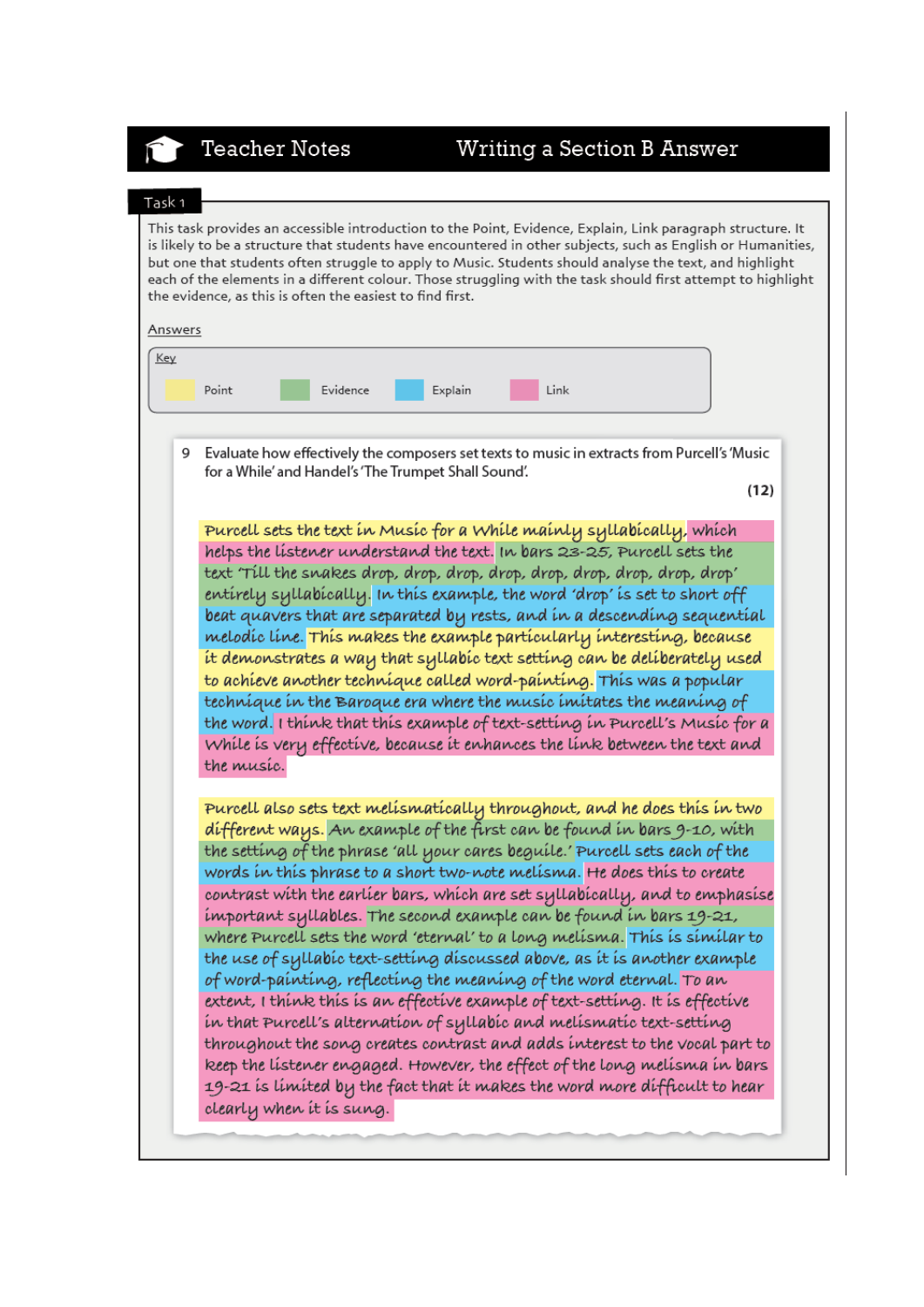#### Task<sub>2</sub>

Tasks 2 and 3 help students to structure a plan and answer to a Section B style question. Task 2 requires students to selected isolated points about each extract, and complete a table to show a brief explanation of the point made, an example from the piece, and a evaluative statement linking to the question.

The table below shows indicative content that students may use in their answer; however, the points should in no way be considered conclusive, and other relevant and accurate points should equally be given credit. In the exam, students will be given equal credit for AO3, the ability to demonstrate and apply musical knowledge, and AO4, the ability to use appraising skills to make evaluative and critical judgements about music. Therefore, it is important to pay as much attention so students' ability to find the point and evidence it, as to the explanation and evaluation.

| Point                                             | <b>Evidence</b>                                                                                                              | <b>Explanation</b>                                                                                                                                                                                  | Link/Evaluation                                                                                                                                                                                                                 |
|---------------------------------------------------|------------------------------------------------------------------------------------------------------------------------------|-----------------------------------------------------------------------------------------------------------------------------------------------------------------------------------------------------|---------------------------------------------------------------------------------------------------------------------------------------------------------------------------------------------------------------------------------|
| Repeated use of<br>perfect 5th interval           | Used in both pieces,<br>rising fifth in bar 4 of<br>Star Wars, and start of<br>main motif of Superman<br>played by trumpets. | Perfect fifth is associated<br>with heroes in other<br>soundtracks                                                                                                                                  | Same technique used to<br>convey same mood in both<br>films, effective because<br>sounds assertive and<br>powerful like a hero.                                                                                                 |
| Use of broken<br>5ths at the start of<br>Superman | Superman opening,<br>alternating fifths<br>between tonic and<br>dominant in the horns.                                       | Gives a heroic military<br>'horn call' feel.                                                                                                                                                        | Effective in evoking military<br>connotations associated<br>with heroism and optimism.                                                                                                                                          |
| Use of major key                                  | Star Wars: Bb major<br>Superman: C major                                                                                     | Major keys are<br>associated with<br>optimism and heroism.                                                                                                                                          | Effective in achieving<br>the desired mood at the<br>beginning of both extracts.                                                                                                                                                |
| Use of brass<br>instrumentation                   | Trumpets/brass play the<br>melody at the beginning<br>of both pieces.                                                        | <b>Brass instruments are</b><br>associated with heroism.<br>power, and the military<br>in film music.                                                                                               | Williams has exploited an<br>instrumental cliché that is<br>common in film music to<br>represent a hero.                                                                                                                        |
| March style                                       | 4/4 time signature and<br>moderato tempo in both<br>pieces at the beginning.<br>Superman changes to<br>12/8.                 | Marches have<br>ceremonial/celebratory<br>associations. They are<br>also associated with the<br>military/heroism.                                                                                   | Williams is successful in<br>creating this mood in both<br>pieces, to show the heroism<br>in the opening themes.                                                                                                                |
| Loud dynamics                                     | Star Wars begins ff.<br>Superman begins mf, but<br>then becomes $ff$ in b. 18<br>at the start of the main<br>theme.          | Star Wars is immediately<br>heroic and powerful<br>with the $ff$ opening Bb<br>major chord. Superman<br>has a more understated<br>introduction, before the<br>powerful main theme is<br>introduced. | The mood of Star Wars<br>is immediately obvious<br>from the beginning of the<br>piece, with the triumphant<br>fortissimo chord. The<br>Superman dynamics at<br>the beginning make the<br>mood less obvious at the<br>beginning. |
| Use of lyrical<br>themes                          | B theme beginning at b.<br>11 <sup>4</sup> of Star Wars.                                                                     | The rising interval of<br>a 6th and the use of<br>conjunct movement in<br>regular quaver rhythms<br>creates a lyrical feel to<br>the B theme.                                                       | Lyrical themes restricts the<br>extent to which the mood<br>of the music is heroic.                                                                                                                                             |
| described as heroic.                              |                                                                                                                              | other moods, particularly in the B themes, which limit the degree to which the mood can solely be                                                                                                   | Possible conclusion: as composed by the same composer, both extracts share similar traits in achieving a<br>mood of heroism, particularly at the beginning. However, there are aspects of both extracts that evoke              |

**Indicative Content**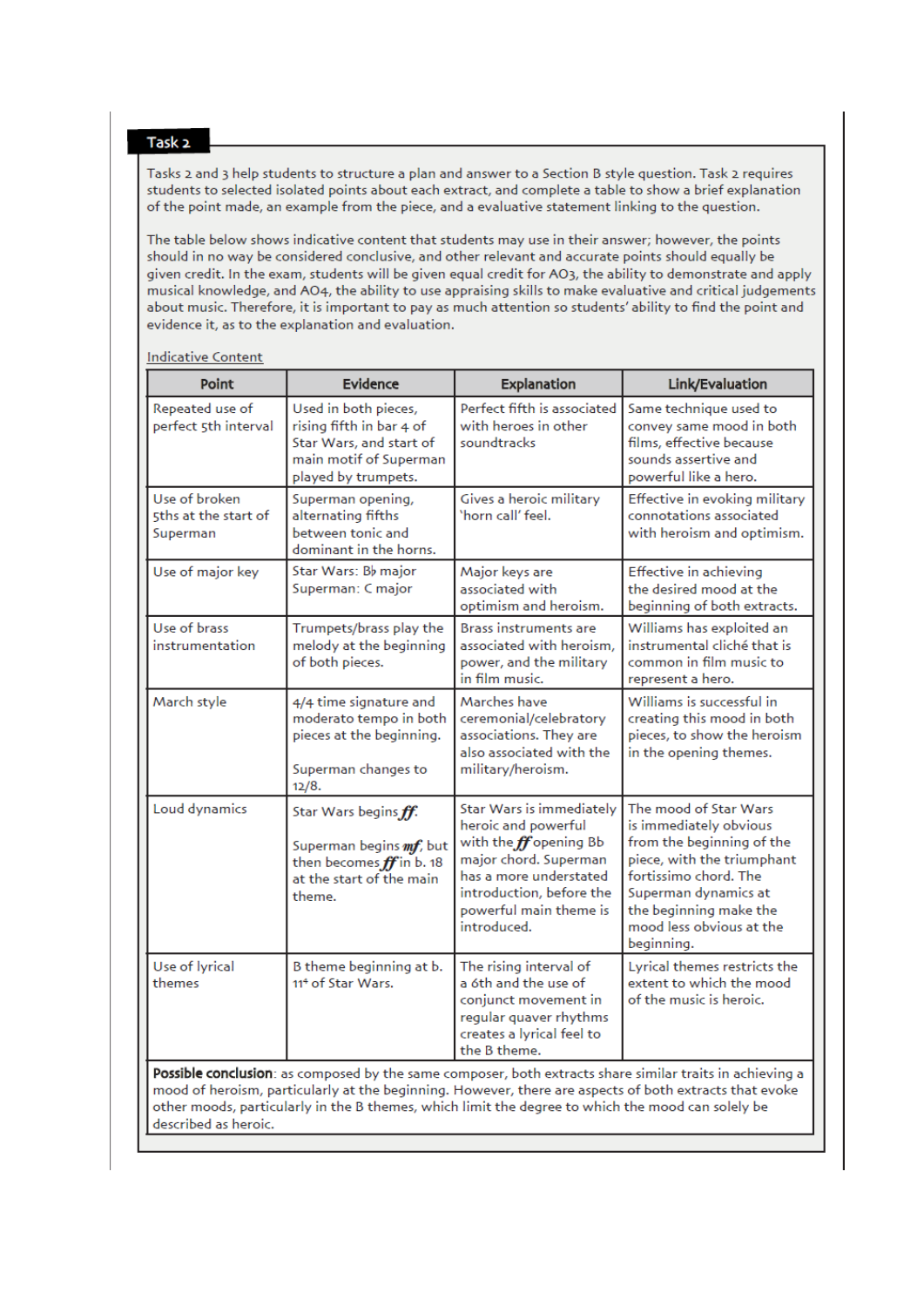#### Task<sub>3</sub>

In Task 3, students should use the content they have planned in Task 2, and formulate this into a coherent written argument. In the exam, students will have approximately 30 minutes to complete Section B, so you way wish to restrict the amount of time students are given to around this length in order to prevent students writing too much. The levels based mark scheme below should be combined with the indicative content given in the mark scheme for Task 2; however, you should remember that students will inevitably offer responses that are not covered in the mark scheme, but should be awarded credit where accurate.

| <b>Level</b>       | <b>Mark</b> | Descriptor (AO3, 6 marks; AO4, 6 marks)                                                                                                                                                                                                                                                                                                                                                                                             |  |
|--------------------|-------------|-------------------------------------------------------------------------------------------------------------------------------------------------------------------------------------------------------------------------------------------------------------------------------------------------------------------------------------------------------------------------------------------------------------------------------------|--|
|                    | 0           | No rewardable material.                                                                                                                                                                                                                                                                                                                                                                                                             |  |
| Level 1            | $1 - 3$     | Makes limited isolated points about either or both extracts. (AO3)<br>۰<br>Limited or no musical vocabulary used. (AO3)<br>٠<br>Appraising points made are basic and undeveloped. (AO4)<br>٠<br>Limited attempts to draw conclusions about the extracts. (AO4)<br>٠                                                                                                                                                                 |  |
| Level <sub>2</sub> | $4 - 6$     | Makes points about either or both extracts, with little supporting evidence. (AO3)<br>٠<br>Some basic musical vocabulary used. (AO3)<br>٠<br>Appraising points cover similarities and differences in a mainly descriptive way.<br>٠<br>(AO4)<br>Attempts at drawing conclusions are not necessarily successful. (AO4)<br>NB: The mark awarded cannot progress beyond the top of this band if only ONE piece<br>has been considered. |  |
| Level 3            | $7-9$       | Makes points about both extracts, using some evidence to support points made<br>٠<br>and demonstrating some stylistic awareness. (AO3)<br>Good range of musical vocabulary used. (AO3)<br>Appraisal demonstrates straightforward analysis of similarities and differences.<br>(AO4)<br>Some attempt at comparing, contrasting and drawing conclusions. (AO4)<br>٠                                                                   |  |
| Level 4            | $10 - 12$   | Makes points about both extracts, fully supported by evidence, demonstrating<br>٠<br>stylistic awareness of both pieces. (AO3)<br>Extensive and sophisticated use of musical vocabulary. (AO3)<br>٠<br>Appraisal presents a cohesive critical argument of both pieces. (AO4)<br>٠<br>Demonstrates the ability to compare, contrast and draw conclusions. (AO4)                                                                      |  |